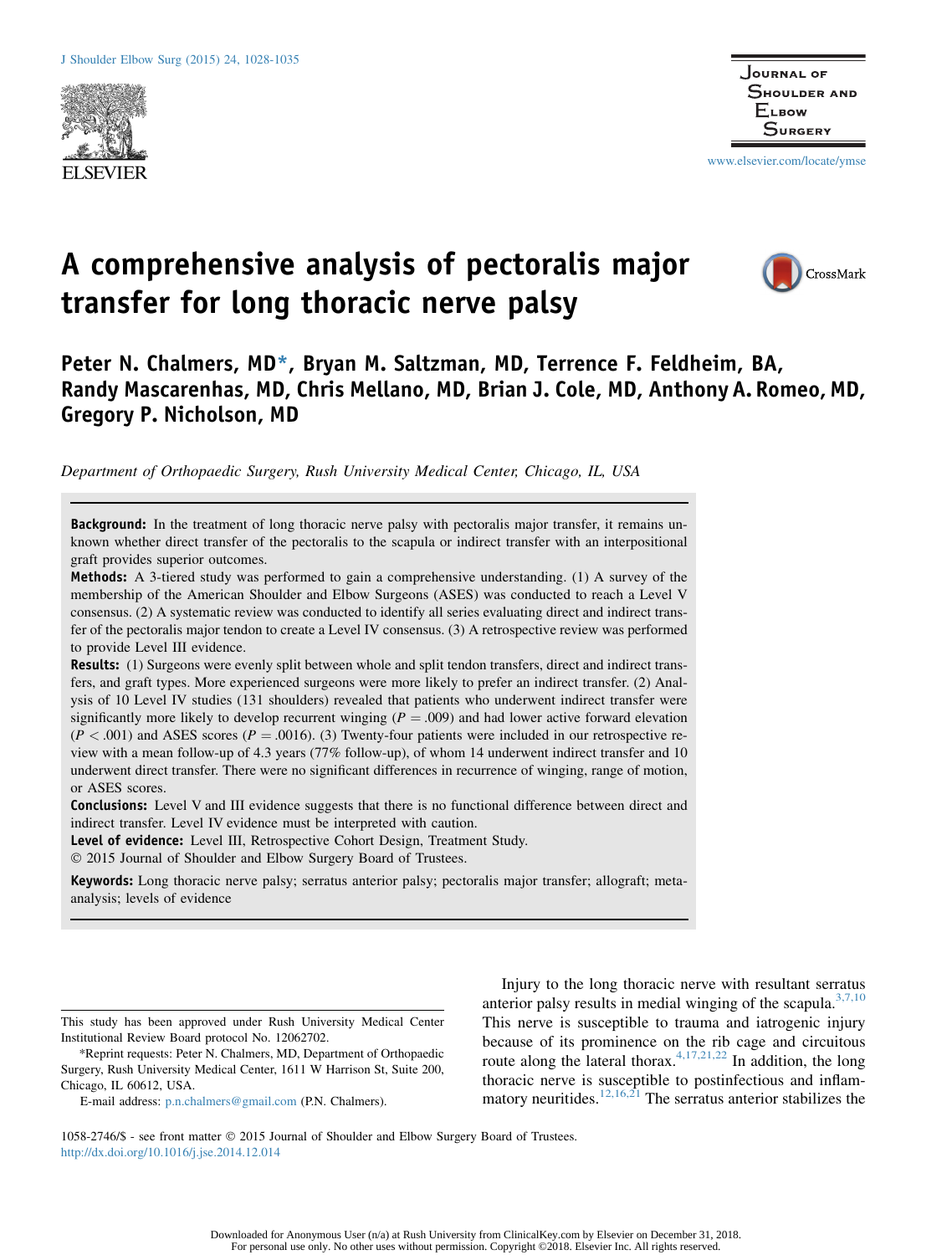| rable 1<br>Survey questions and answers                                                 |                                                                                                                                                                        |
|-----------------------------------------------------------------------------------------|------------------------------------------------------------------------------------------------------------------------------------------------------------------------|
| Question                                                                                | Possible answers                                                                                                                                                       |
| Is an electromy ogram necessary for diagnosis?                                          | Yes/No                                                                                                                                                                 |
| How many months do you wait for recovery before considering a<br>tendon transfer?       | 6/9/12/18/24                                                                                                                                                           |
| When performing a tendon transfer, what is your ideal donor<br>muscle?                  | Pectoralis minor/Pectoralis major/Sternal head of pectoralis major                                                                                                     |
| What is your ideal technique for transfer?                                              | Direct transfer onto the scapula augmented with a graft/Indirect<br>transfer [tendon graft extension] with allograft or autograft/<br>Direct transfer onto the scapula |
| What is your ideal graft?                                                               | Fascia lata autograft/Achilles allograft/Hamstring autograft/<br>Tibialis anterior allograft                                                                           |
| How many years have you been in practice?<br>Did you complete fellowship training?      | No/Hand/Shoulder and elbow/Sports/Multiple fields                                                                                                                      |
| How many patients have you seen with this condition in the last<br>year?                |                                                                                                                                                                        |
| How many patients have you seen with this condition in the<br>history of your practice? |                                                                                                                                                                        |

**Table I** Survey questions and answers

scapula to the thorax, providing the remainder of the glenohumeral and parascapular musculature a stable fulcrum against which to elevate the humerus.<sup>1,2,11,20,22</sup> Paralysis of the serratus therefore predictably leads to dysfunction.1,2,11,20,22 Most long thoracic neuropathies resolve within 12 to 18 months, and thus the majority of patients can be successfully treated with expectant observation with physical therapy and avoidance of activities that involve elevation of the shoulder.  $3,4,10,23$ 

For those patients who fail to respond to nonoperative treatment, a variety of tendon transfers to substitute for the action of the serratus anterior have been proposed.1-3,5,6,11,13,14,17,18,20,22 The sternal head of the pectoralis major is particularly well suited owing to similar line of pull, excursion, and cross-sectional area (i.e., power) to the serratus.<sup>3,4,10,11,23</sup> The surgical technique has evolved, with older series reporting the use of an interpositional fascia lata autograft.<sup>3,11,14</sup> The use of the graft as a bridge was thought to lead to stretching and fraying of the graft, with the development of recurrent winging in some patients.6,13,14,17,18 These concerns led to an anatomic "proof of concept" study showing that direct transfer of the sternal head of the pectoralis major was possible without the use of a graft for interposition.<sup>15</sup> This has been followed by a number of studies demonstrating excellent outcomes with this technique.<sup>2,20</sup> However, because direct transfer places the transferred sternal head of the pectoralis major on significant tension, it can lead to traction neurapraxia of the medial and lateral pectoral nerves<sup>9</sup> as well as potentially decreased postoperative range of motion.<sup>18</sup> At our institution, we have modified the techniques described to avoid issues of both autograft donor morbidity and stretching of fascia lata grafts. Two separate techniques have been employed by the 2 senior authors: either (1) direct transfer in a fashion similar to previously described<sup>1,22</sup> techniques with Achilles allograft augmentation or (2) indirect transfer with an interpositional tibialis anterior allograft tendon.

Numerous orthopedic procedures involve the use of graft tissue for the reconstruction of ligament and tendon. In these procedures, graft length is critical to restoration of function. However, our understanding of the effect of biologic incorporation and mechanical strain on change in length in graft tissue remains incomplete. The purpose of this study was to compare direct and interpositional indirect transfers. Our hypothesis was that direct transfers would provide superior outcomes by avoiding loss of graft tension. Because of the rarity of the procedure, it was decided to provide a comprehensive understanding of the currently available evidence using a 3-part study with (1) a Level V survey of the membership of the American Shoulder and Elbow Surgeons (ASES), (2) a Level IV systematic review of the literature, and (3) a Level III retrospective comparative cohort study.

# Materials and methods

## Survey

To better understand the current state of the art, we conducted an anonymous survey of the ASES membership. Participants were asked a series of 9 multiple choice questions that can be seen in Table I. An a priori condition was set that the survey would not be considered complete until a 25% response rate was achieved. All analyses were conducted in Excel X (Microsoft Inc., Redmond, WA, USA) and SPSS 21 (IBM Inc., Armonk, NY, USA). Data were analyzed by descriptive statistics and  $\chi^2$ . These analyses looked to determine whether a relationship exists between the use of indirect and direct transfer and years in practice, area of fellowship training, and number of patients seen.

## Systematic review

PubMed (MEDLINE), the Cochrane Central Register of Controlled Trials, and MD Consult were searched for all literature published from January 1, 1970, to January 31, 2014, with the following key words: pectoralis transfer AND (serratus OR ''long

Downloaded for Anonymous User (n/a) at Rush University from ClinicalKey.com by Elsevier on December 31, 2018. For personal use only. No other uses without permission. Copyright ©2018. Elsevier Inc. All rights reserved.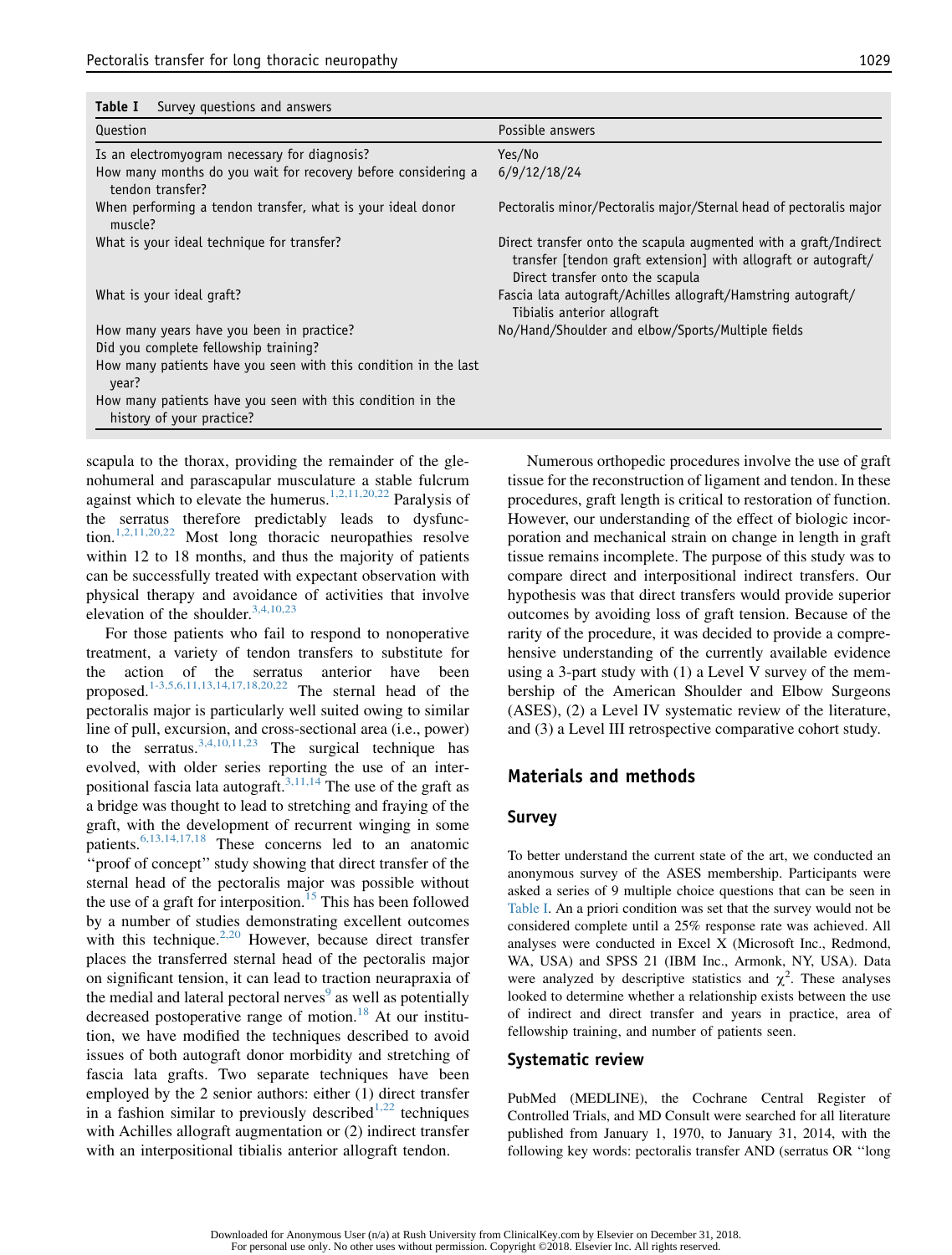

Figure 1 These schematic diagrams demonstrate direct (A) and indirect (B) pectoralis major transfer for serratus anterior palsy.

thoracic'' OR palsy OR winged OR scapula). General search terms were used in an effort to capture all of the relevant studies. The abstracts of all resultant citations were reviewed by 2 authors. Studies were included only if they reported on clinical outcomes after pectoralis transfer for long thoracic nerve palsy. Criteria for exclusion were as follows: (1) fewer than 3 patients reported, (2) no clinical outcomes reported, and (3) articles in languages other than English.

Study characteristics, demographic characteristics, preoperative data, operative data, and postoperative data were recorded from each of the studies included for analysis. Study authors were contacted to gather missing data where necessary. Data were extracted from sources and then standardized to arithmetic means and standard deviations. In those cases in which standard deviation was not reported, it was calculated from the measure of variance reported by the authors. All means were weighted for sample size. Data are reported as weighted means  $\pm$  standard deviation. Statistical analysis was reported only for those variables reported by  $\geq 50\%$  of the cohorts. In all cases, a P value of <.05 was considered statistically significant. Data reported as proportions were compared with  $z$  test calculators, which allow statistical comparison between 2 groups with different sample sizes.

## Comparative cohort study

The operative logs of the 2 senior authors was reviewed from 2004 until the present, and those patients who had long thoracic nerve palsy and underwent transfer of the sternal head of the pectoralis major with or without use of tibialis anterior or Achilles allograft were included in this study. Exclusion criteria included patients with incomplete medical records.

The preoperative, operative, perioperative, and postoperative records for each of these patients were reviewed. Demographic and preoperative data were collected. Preoperative electromyography (EMG) was not performed in all cases as not all patients agreed to undergo EMG and in some cases the diagnosis was sufficiently clear to the examining surgeon that preoperative EMG was not thought to be clinically indicated. Postoperative data included complications and time to return to work or sport. Patients were also assessed clinically for recurrence of winging. The following clinical data were collected preoperatively and at final follow-up: range of motion, the visual analog scale (VAS) score for pain, the Simple Shoulder Test  $(SST)$  score, $8$  and the ASES score.

## Surgical technique

Our surgical technique is similar conceptually to previously described 2-incision techniques for transfer of the sternal head of the pectoralis major to the inferior portion of the lateral border of the scapula. $2.22$  After placement of the patient in the lateral decubitus position, the humeral insertion of the sternal head of the pectoralis major was identified through an axillary incision. This attachment was sharply detached and bluntly dissected from the clavicular head, all while protecting the long head of the biceps tendon and the humeral attachment of the clavicular head. To prepare the recipient site, a 5-cm incision was made at the inferior aspect of the lateral border of the scapula. The interval between the teres major and the latissimus dorsi was exploited, and the inferior lateral border of the scapula was subperiosteally dissected both anteriorly and posteriorly. A 2-cm drill hole was then made roughly 1 to 2 cm from the lateral border of the scapula, roughly at the junction of the inferior and middle thirds of the scapula. After rasping of the tunnel edges clean to avoid any fragments that may fray the graft, a blunt tunnel was created along the lateral thoracic cage while being careful to avoid a graft position that might compress the neurovascular bundle. The graft was then brought through the tunnel, confirming a direct line of pull. The sutures were brought through the scapula, and the scapula was manually reduced.

## Direct transfer technique

In cases in which a direct transfer was performed, an Achilles allograft was employed, and it was tubularized with No. 5 braided sutures. The graft was then passed through the center of the pectoralis tendon and secured to itself by passing No. 5 FiberWire sutures (Arthrex Inc., Naples, FL, USA) through the graft, through the pectoralis tendon, and then through the graft again, tying these sutures to form the graft-tendon construct into a single unit. The transfer was tensioned until the pectoralis tendon contacted the scapula, with the graft used as an augment to assist in fixation (Fig. 1, A). In these cases, No. 5 FiberWire sutures were placed

Downloaded for Anonymous User (n/a) at Rush University from ClinicalKey.com by Elsevier on December 31, 2018. For personal use only. No other uses without permission. Copyright ©2018. Elsevier Inc. All rights reserved.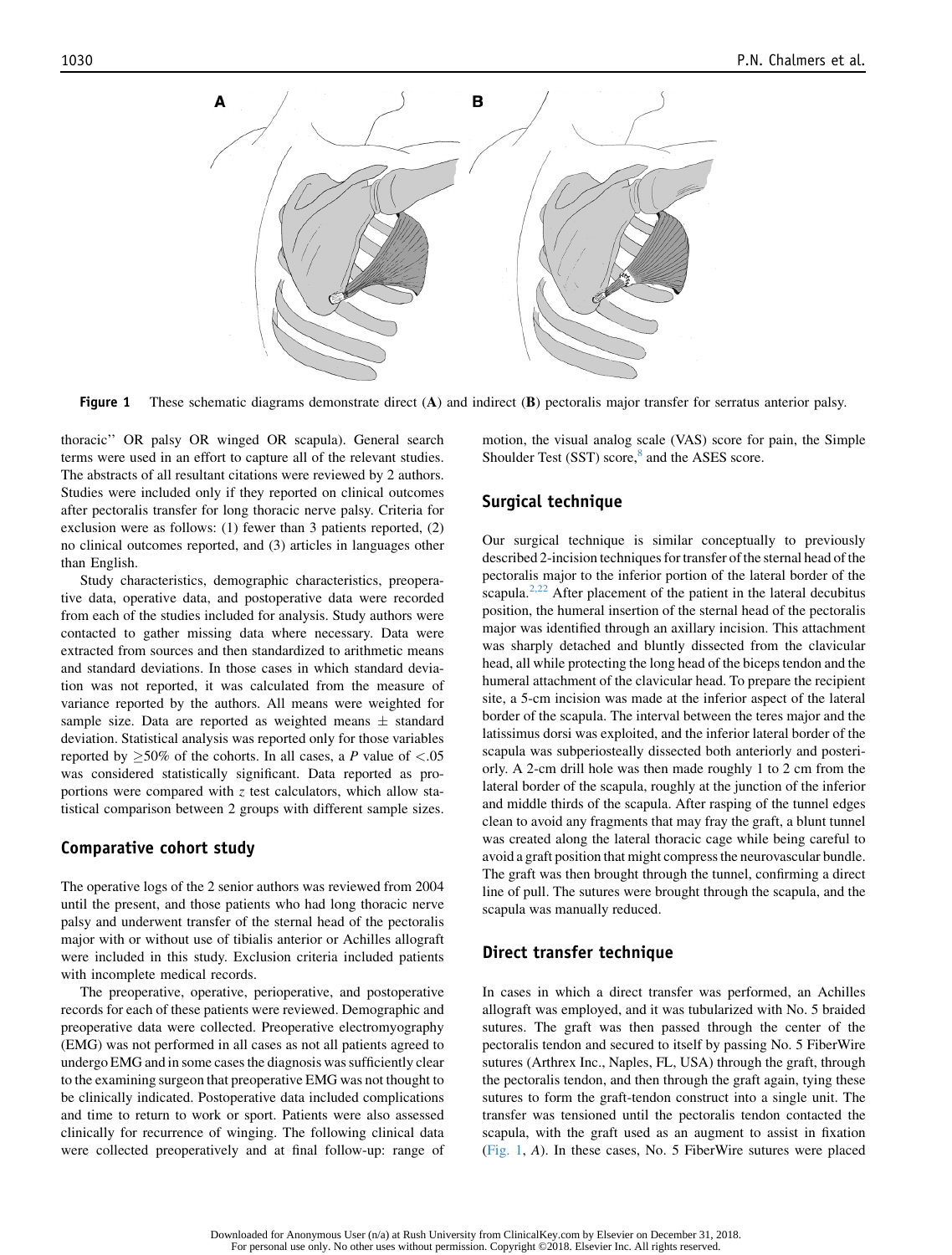through the tendon, through the augmentation, and through the bone of the scapula itself.

#### Indirect transfer technique

In cases in which an indirect technique was used, the sternal head of the pectoralis major was interwoven with and tubularized around allograft tibialis anterior tendon prepared with No. 2 Ethibond (Johnson and Johnson, New Brunswick, NJ, USA) Krackow locking stitches at both ends, with the tendon-graft junction reinforced with No. 2 Ethibond sutures to create a tapered construct. The graft was brought through the hole in the scapula and tensioned to reduce the scapula, but the pectoralis was not seated against the scapula and a gap existed between the tendon and the scapula. The graft was then sewn back onto itself with No. 2 FiberWire sutures (Fig. 1, B).

Similar postoperative protocols were used for both cohorts. Postoperatively, patients were immobilized in a sling for the first 4 to 6 weeks after surgery. At 6 weeks postoperatively, formal physical therapy was initiated, with a gradual progression from range of motion to strengthening with a focus on retraining the pectoralis musculature to assist with scapular stabilization during forward elevation, although no formal biofeedback is used. Previous studies have documented failure due to premature return to athletic activity or heavy labor at 2 to 3 months postoperatively,1,6,13 and thus we restricted patients from return to these activities for 4 to 6 months, depending on the activity and the patient.

Planned statistical analyses included Kolmogorov-Smirnov testing to determine whether parametric or nonparametric tests would be more appropriate and then paired Student  $t$  tests or Mann-Whitney U tests as appropriate to compare preoperative and postoperative VAS, SST, and ASES scores. Categorical data were compared by Fisher exact tests. No portion of the study received any funding.

## Results

#### Survey

One hundred and twelve members of the ASES responded for a response rate of 26.6%, of whom 50% had been in practice for >20 years and 84% had been in practice for  $>10$  years. Of all respondents, 94% were fellowship trained, with 59% having fellowship training specifically in shoulder and elbow surgery. Despite these respondents being fellowship-trained experts with well-established referral practices, this condition and this procedure remained infrequent, with 91% of respondents having seen fewer than 5 cases within the past year and 47% of respondents having seen fewer than 10 cases in their careers. A minority of surgeons could be classified as high-volume surgeons, with only a single surgeon having seen >20 cases in the past year and only 25% of respondents having seen >20 cases in their careers. The majority of respondents thought that EMG was necessary to make the diagnosis (79%; Supplemental Fig. 1). Although spontaneous improvement has been well described,  $3,4,10,23$  there was no

consensus regarding the length of nonoperative treatment necessary before tendon transfer, with 46% of respondents selecting 1 year and 83% of respondents selecting 1 year or greater. There was no consensus regarding whether a split or whole pectoralis tendon should be used, with 30% of surgeons preferring the sternal head, 63% of surgeons preferring the entire pectoralis major, and 2% of surgeons preferring the pectoralis minor. There was also no consensus regarding transfer technique, with 30% of surgeons selecting a direct transfer, 24% of surgeons selecting a direct transfer augmented with a graft, and 40% of surgeons selecting an indirect transfer with graft interposition. There was no consensus regarding graft type, and surgeons were split between autograft and allograft (Supplemental Fig. 1).

When responses were stratified by years in practice, less experienced surgeons were no more likely than their more experienced counterparts to use whole vs. split tendon transfer or to prefer allograft over autograft ( $P = .11$  and .253, respectively; Supplemental Fig. 2, A and B). Less experienced surgeons were more likely to use a direct transfer technique, and surgeons who had been in practice for more years were more likely to use an indirect transfer with graft interposition ( $P = .026$ ; Supplemental Fig. 2, C). Surgeons who had seen more cases during their careers were more likely to use a split transfer with the sternal head as the donor tendon ( $P < .001$ ; Supplemental Fig. 3, A) and more likely to use an indirect transfer technique with graft interposition ( $P < .001$ ; Supplemental Fig. 3, B), but there were no differences in graft selection ( $P = .238$ ; Supplemental Fig. 3, C).

#### Systematic review

The initial keyword search produced 238 combined unique articles from the 3 databases. After application of inclusion and exclusion criteria, 10 studies were included (Supplemental Fig. 4). There were 131 shoulders in 130 patients at final follow-up. Overall, there were 27 shoulders (26 patients) that received a direct transfer, which were compared with 104 shoulders (104 patients) that received an indirect transfer (Supplemental Table I). Unlike in our comparative cohort series, all direct transfers within our systematic review were performed without augmentation and all indirect transfers used autograft tendon.

Patients who underwent indirect transfer were significantly more likely to develop recurrent medial scapular winging than those who underwent direct transfer (7.2%  $\pm$ 3.1% vs.  $32.3\% \pm 15.8\%; P = .009$ ). Patients who underwent indirect transfer also had significantly lower postoperative active forward elevation  $(152^{\circ} \pm 5^{\circ} \text{ vs.})$  $164^{\circ} \pm 10^{\circ}$ ;  $P < .001$ ) and ASES scores (63  $\pm$  5 vs 66  $\pm$  3;  $P = .0016$ ) despite a shorter overall length of follow-up  $(41 \pm 18 \text{ months vs. } 61 \pm 30 \text{ months}; P = .001)$  and a population of younger patients  $(33 \pm 1 \text{ vs. } 38 \pm 4;$  $P < .0001$ ). There were no additional significant differences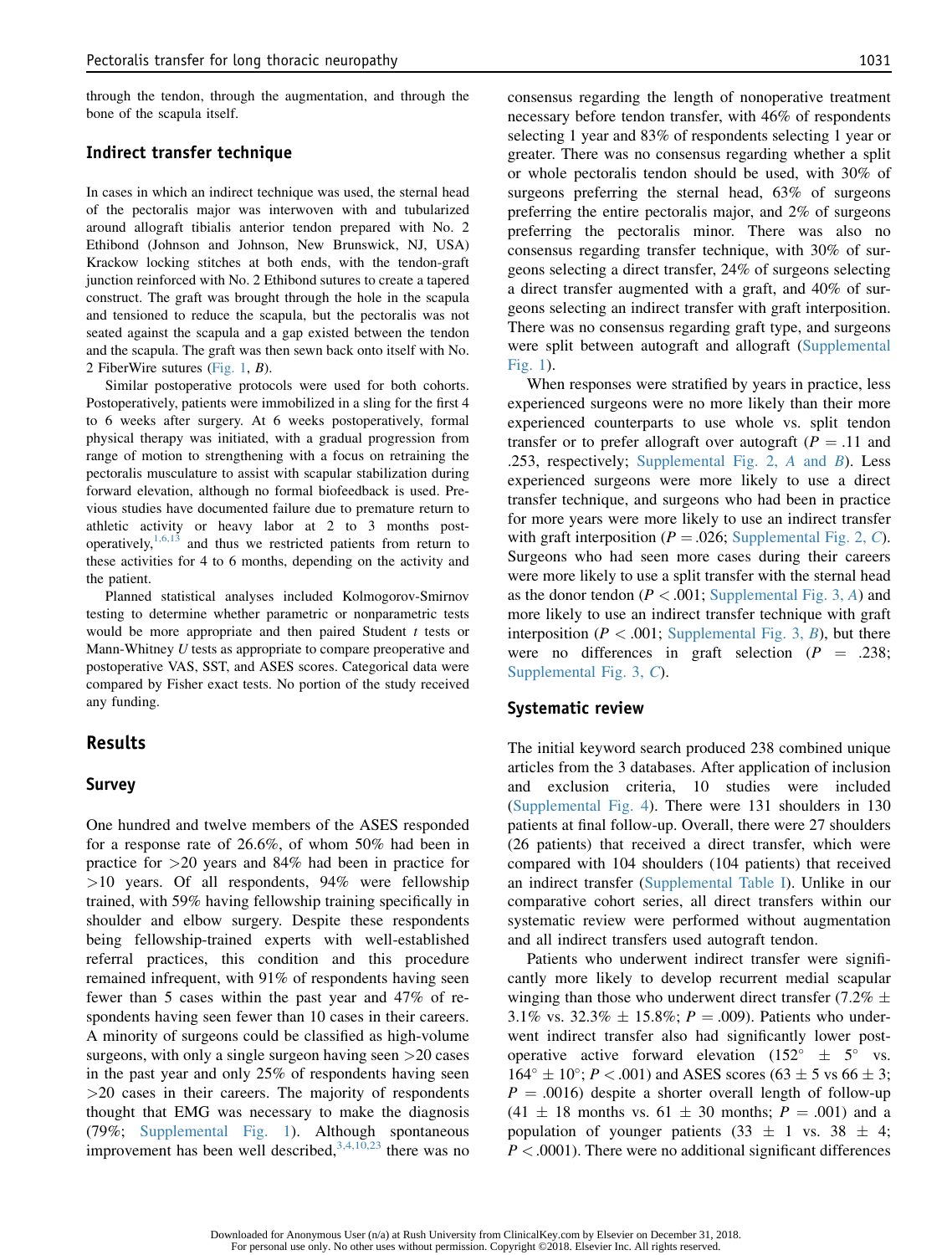| Variable                          | Direct |           | Indirect |           | P value |
|-----------------------------------|--------|-----------|----------|-----------|---------|
|                                   | Mean   | <b>SD</b> | Mean     | <b>SD</b> |         |
| Age (years)                       | 37.6   | 4.0       | 32.6     | 0.9       | < .0001 |
| Men $(\% )$                       | 40.5   | 19.2      | 56.0     | 17.7      | .16     |
| Traumatic (%)                     | 48.2   | 6.6       | 66.1     | 15.8      | .09     |
| Iatrogenic (%)                    | 30.4   | 20.9      | 18.3     | 15.4      | .17     |
| Idiopathic (%)                    | 13.3   | 4.6       | 14.0     | 5.1       | .9      |
| Prior surgery (%)                 | 59.7   | 25.2      | 40.0     | 16.8      | .06     |
| EMG positive (%)                  | 100.0  | 0.0       | 89.9     | 13.0      | .08     |
| Duration of symptoms<br>(months)  | 48.7   | 23.0      | 35.4     | 11.8      | .18     |
| Length of follow-up<br>(months)   | 61.2   | 30.2      | 41.4     | 18.5      | .001    |
| Preoperative AFE (°)              | 115.9  | 35.9      | 102.8    | 13.2      | .63     |
| Postoperative AFE $(°)$           | 164.0  | 10.1      | 152.3    | 4.7       | $-.001$ |
| <b>ASES</b> score                 | 65.8   | 3.4       | 63.2     | 5.1       | .0016   |
| Failures (%)                      | 7.4    | 3.2       | 10.7     | 11.6      | .54     |
| Anatomic failures (%)             | 7.7    | 3.3       | 6.8      | 9.5       | .86     |
| Rate of return to<br>work $(\% )$ | 93.8   | 11.2      | 81.0     | 14.2      | .11     |
| Winging on<br>examination (%)     | 7.2    | 3.1       | 32.3     | 15.8      | .009    |
| Reoperation rate (%)              | 11.3   | 6.4       | 15.6     | 11.1      | .52     |
| Complication rate (%)             | 7.7    | 3.3       | 16.5     | 10.4      | .23     |

Table II Weighted mean and standard deviation of patient demographics and outcome measures in the direct and indirect cohorts

SD, standard deviation; EMG, electromyography; AFE, active forward elevation; ASES, American Shoulder and Elbow Surgeons.

with respect to demographics, preoperative data, or postoperative outcomes (Table II;  $P > .05$  in all cases).

## Comparative cohort study

Twenty-four patients with a mean follow-up of  $4.3 \pm 2.2$ (standard deviation) years met inclusion criteria, with 9 men and a mean age of  $30.0 \pm 10.1$  years (Table III). Eleven patients had undergone a variety of previous shoulder surgeries, including 1 glenohumeral fusion, 1 suprascapular nerve decompression, 1 long thoracic nerve decompression, 1 distal clavicle resection, 1 scapulothoracic bursectomy, 3 subacromial decompressions, and 5 labral repairs. Two patients had also undergone anterior cervical diskectomy and fusion. In 14 cases, a tibialis anterior allograft and an indirect transfer were used; and in 10 cases, an Achilles allograft tendon and a direct transfer were used. One patient in each cohort underwent a concomitant procedure; in the indirect cohort, 1 patient underwent a concomitant arthroscopic subacromial decompression, and in the direct cohort, 1 patient underwent a concomitant superomedial angle resection. Three patients in the indirect cohort developed postoperative complications, including 2 suture wound infections that resolved with oral antibiotics and 1 case of complex regional pain syndrome. One patient in the direct cohort developed postoperative arthrofibrosis requiring a manipulation under anesthesia. Patients in the direct cohort has significantly higher preoperative VAS scores ( $P = .041$ ), significantly lower SST scores ( $P = .02$ ), and significantly lower ASES scores ( $P = .006$ ) and were also less likely to have confirmatory EMG ( $P = .009$ ). There were otherwise no other differences between groups preoperatively.

There were no significant postoperative differences between the indirect and direct cohorts in rates or return to full-duty work, return to play, resolution of scapular winging, complications, VAS scores, SST scores, ASES scores, or range of motion ( $P > .05$  in all cases; Figs. 2 and 3, Table III). There were no significant differences between groups in change in VAS, SST, or ASES scores preoperatively and postoperatively ( $P > .05$  in all cases). Within the overall cohort, VAS ( $P = .003$ ), SST ( $P = .006$ ), and ASES  $(P < .001)$  scores were significantly improved postoperatively compared with preoperative scores (Figs. 2 and 3, Table III). Range of motion was not significantly different between groups ( $P > .05$  in all cases). No patients were dissatisfied with the cosmetic appearance of their axillary fold or chest postoperatively.

## **Discussion**

Serratus anterior palsy due to long thoracic neuropathy causes significant shoulder disability with restricted range of motion, loss of strength and endurance, and pain.<sup>1,2,11,20,22</sup> In those patients who do not recover, serratus transfer of the sternal head of the pectoralis major has been demonstrated to decrease pain, to improve range of motion, and to improve outcomes.<sup>1-3,6,11,13,14,17,18,20,22</sup> However, it remains unknown whether an indirect technique with interpositional autograft or a direct technique without the use of a graft leads to better outcomes, with each having advantages and disadvantages. The purpose of this study was to understand the optimal technique through a survey of experts, a systematic review of the literature, and a comparative cohort analysis.

Our survey of the ASES membership revealed that no current consensus exists among experts regarding this condition, with surgeons split between donor tendon, surgical technique, and graft type. More experienced surgeons were more likely to use an indirect transfer technique with graft interposition, which could reflect a historical bias within training, given that the direct technique was first described in 2000. Alternatively, experience may have led these surgeons to select the indirect technique.

Within the systematic review, patients who underwent indirect transfer were 4.5 times more likely to develop recurrent medial scapular winging and had a mean of 12 less postoperative active forward elevation. These results were achieved despite a mean length of follow-up 20 months longer for direct transfers and an older

Downloaded for Anonymous User (n/a) at Rush University from ClinicalKey.com by Elsevier on December 31, 2018. For personal use only. No other uses without permission. Copyright ©2018. Elsevier Inc. All rights reserved.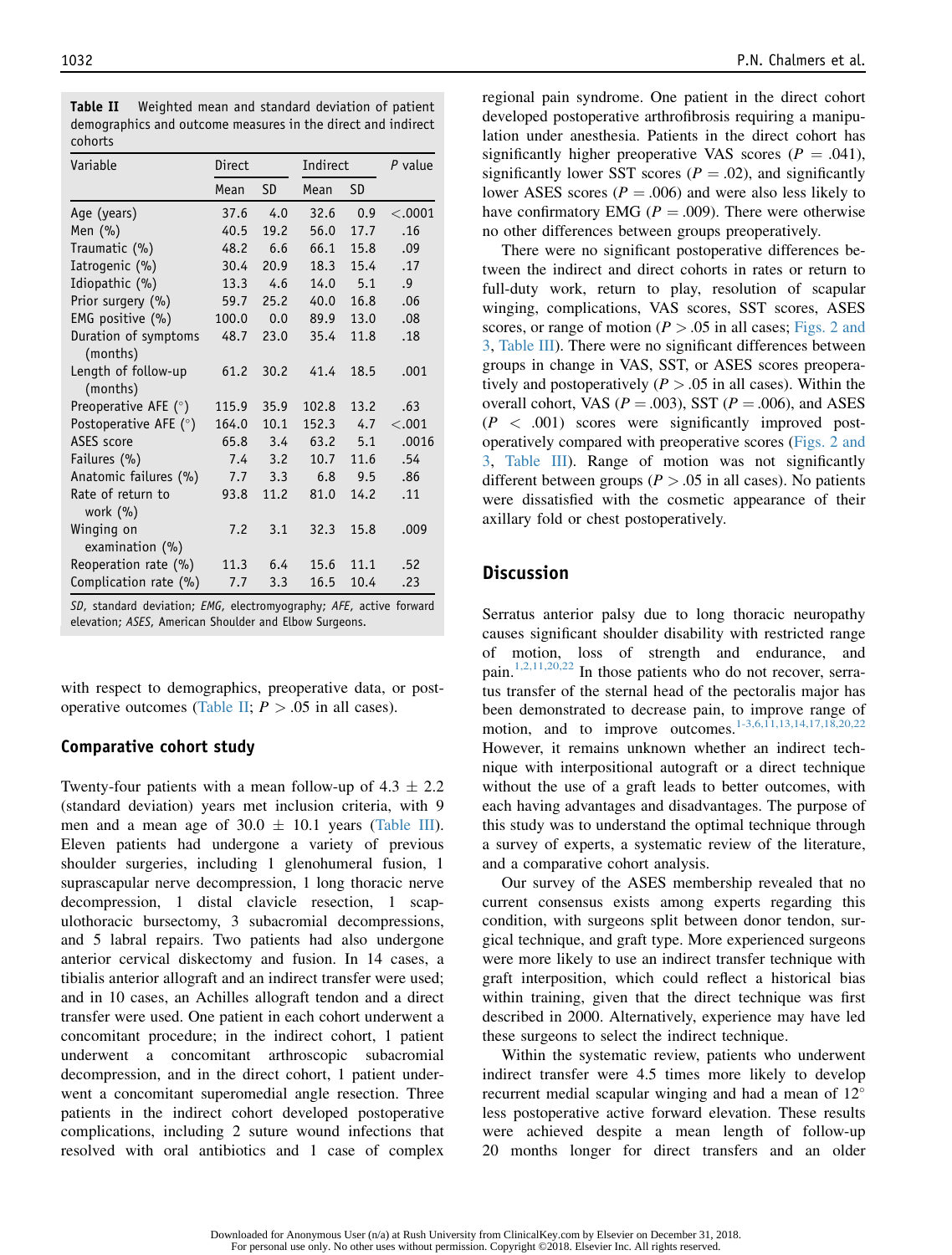Table III Baseline demographic characteristics and outcome measures for each group in our comparative cohort study as well as for the overall group

| Variable                            | Direct      |           | Indirect       |           | $P$ value | Total |           |
|-------------------------------------|-------------|-----------|----------------|-----------|-----------|-------|-----------|
|                                     | Mean        | SD        | Mean           | SD        |           | Mean  | <b>SD</b> |
| Gender (% female)                   | 60          | <b>NA</b> | 64             | <b>NA</b> | .582      | 63    | <b>NA</b> |
| Manual laborers (%)                 | 20          | <b>NA</b> | 50             | <b>NA</b> | .143      | 38    | <b>NA</b> |
| Surgery on dominant extremity (%)   | 60          | <b>NA</b> | 50             | <b>NA</b> | .473      | 54    | <b>NA</b> |
| Concomitant procedures (%)          | 10          | <b>NA</b> | $\overline{7}$ | <b>NA</b> | .670      | 8     | <b>NA</b> |
| Iatrogenic etiology (%)             | 14          | <b>NA</b> | $\mathbf 0$    | <b>NA</b> | .330      | 8     | <b>NA</b> |
| Idiopathic etiology (%)             | 21          | <b>NA</b> | 10             | <b>NA</b> | .395      | 17    | <b>NA</b> |
| Traumatic etiology (%)              | 64          | <b>NA</b> | 90             | <b>NA</b> | .171      | 75    | <b>NA</b> |
| EMG positive (%)                    | 93          | <b>NA</b> | 40             | <b>NA</b> | .009      | 71    | <b>NA</b> |
| Prior shoulder surgery (%)          | 43          | <b>NA</b> | 50             | <b>NA</b> | .527      | 46    | <b>NA</b> |
| Age (years)                         | 30          | 8         | 30             | 12        | .984      | 30    | 10        |
| Time from injury to surgery (years) | 3.7         | 3.9       | 1.5            | 0.7       | .122      | 2.4   | 2.7       |
| Preoperative VAS                    | 7.4         | 1.6       | 4.9            | 2.7       | .041      | 5.7   | 2.6       |
| Preoperative SST                    | 2.4         | 3.6       | 5.4            | 3.2       | .067      | 4.4   | 3.6       |
| Preoperative ASES                   | 26          | 11        | 51             | 25        | .006      | 42    | 24        |
| Preoperative AFE                    | 101         | 40        | 131            | 27        | .240      | 114   | 37        |
| Preoperative AER                    | 39          | 28        | 43             | 16        | .851      | 41    | 22        |
| Length of follow-up (years)         | 3.9         | 2.3       | 4.5            | 2.2       | .487      | 4.3   | 2.2       |
| Complications (%)                   | 21          | <b>NA</b> | 10             | <b>NA</b> | .437      | 17    | <b>NA</b> |
| Return to full duty (%)             | 10          | <b>NA</b> | 36             | <b>NA</b> | 1.000     | 25    | <b>NA</b> |
| Return to full play (%)             | $\mathbf 0$ | <b>NA</b> | 29             | <b>NA</b> | .200      | 17    | <b>NA</b> |
| Winging resolved (%)                | 86          | <b>NA</b> | 93             | <b>NA</b> | 1.000     | 90    | <b>NA</b> |
| Postoperative VAS                   | 4.4         | 2.8       | 3.7            | 3.4       | .603      | 4.0   | 3.0       |
| Postoperative SST                   | 5.9         | 4.7       | 7.5            | 4.0       | .378      | 6.8   | 4.3       |
| Postoperative ASES                  | 52          | 29        | 64             | 29        | .339      | 59    | 29        |
| Postoperative AFE                   | 137         | 50        | 166            | 13        | .110      | 155   | 34        |
| Postoperative AER                   | 55          | 30        | 72             | 16        | .175      | 65    | 24        |

SD, standard deviation; NA, not applicable; EMG, electromyography; VAS, visual analog scale score for pain; SST, Simple Shoulder Test score; ASES, American Shoulder and Elbow Surgeons score; AFE, active forward elevation; AER, active external rotation. P values of <.05 are bolded for emphasis. There were no differences in postoperative outcomes between groups.



**Figure 2** Mean preoperative (*Pre*) and postoperative (*Post*) American Shoulder and Elbow Surgeons (ASES) scores as well as mean active forward elevation (AFE) and active external rotation  $(AER)$  ( $\pm$ standard deviation) for both direct and indirect groups.

population of patients by 5 years. Whereas a difference was also seen in ASES scores, it is not likely to be clinically significant because the minimal clinically important



**Figure 3** Mean preoperative (*Pre*) and postoperative (*Post*) visual analog scale (VAS) scores for pain and Simple Shoulder Test  $(SST)$  scores ( $\pm$ standard deviation) for both direct and indirect groups.

difference for the ASES score is 12 to 17 points after nonoperative treatment for rotator cuff disease.<sup>19</sup> The Level IV evidence suggests that interpositional grafts are more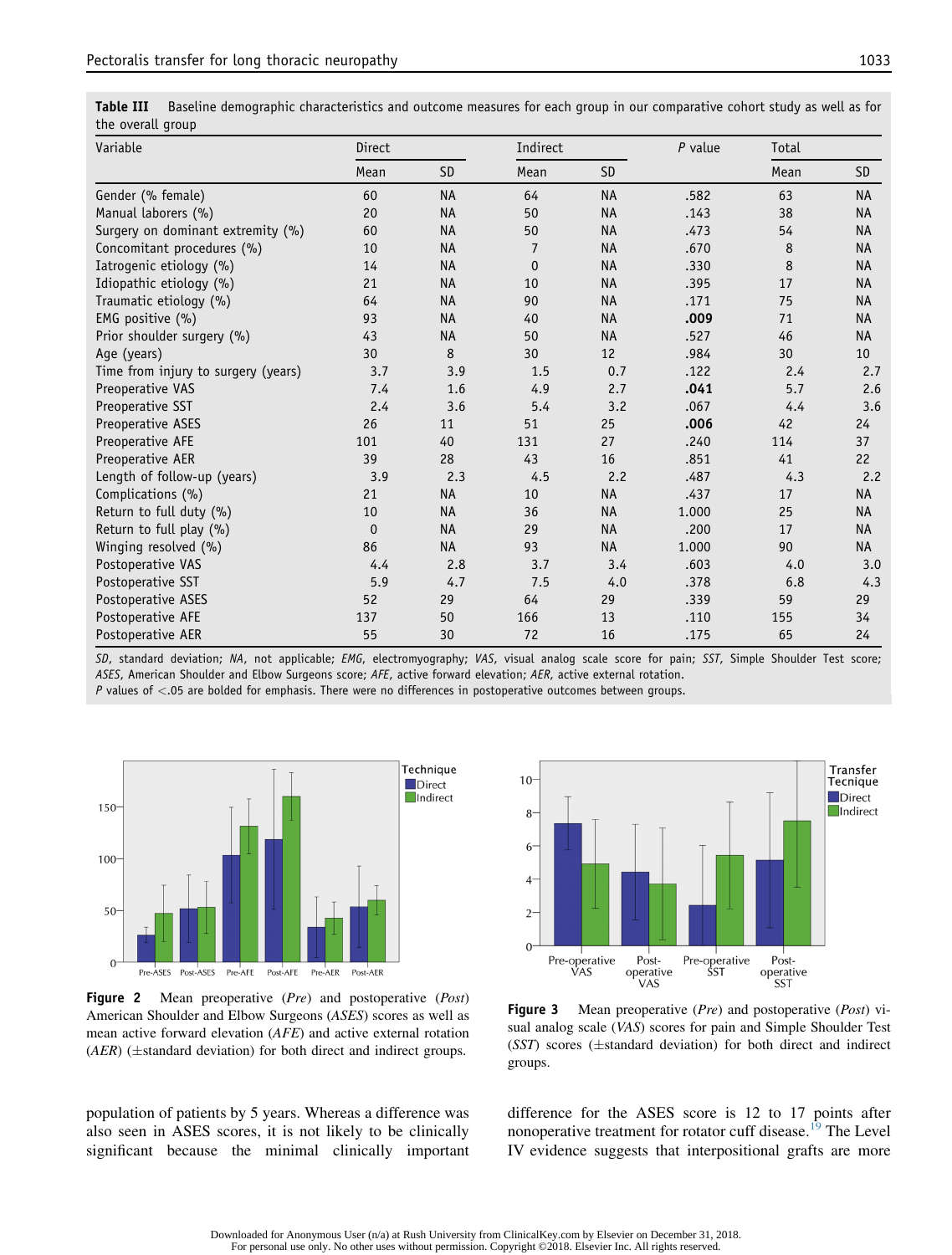likely to attenuate with time and to lead to recurrence of medial scapular winging. Differences in forward elevation may be due to the loss of a stable fulcrum against which the glenohumeral musculature can elevate the humerus.

Within our comparative cohort, no significant differences were observed in functional outcomes, recurrence of winging, or return to work or play. Unfortunately, in both groups, outcome remains guarded, with a final overall ASES score of  $59 \pm 29$  and  $54\%$  of patients unable to return to work, which is consistent with the current literature on direct transfers. Superior results to previous studies were seen in our indirect cohort, possibly because tibialis anterior allografts may be more appropriate than fascia lata autografts to avoid winging recurrence, especially in the setting of a heavy laborer intending to return to the preinjury profession. However, patients should be counseled that even with resolution of winging, pain may be persistent because of either persistence of the underlying neuropathy or inability of the transfer to recreate physiologic scapulohumeral rhythm even with resolution of winging.

Our methodology provides insight into differences between Level III, Level IV, and Level V evidence as all 3 were obtained simultaneously for this condition. Given the relative rarity of this condition even among subspecialist referral practices (91% of survey respondents had seen fewer than 5 cases within the past year), randomized clinical trials may be impossible to perform, and thus the evidence presented here may represent the highest level of evidence attainable. Interestingly, in this case, the Level V evidence and Level III evidence were concordant in their findings of the equivalency of both techniques, whereas the Level IV evidence strongly suggested direct transfer to be superior. Surgeons must be cautious while interpreting Level IV evidence because results are difficult to interpret and to compare between cohorts without a control group, even with standardized outcome measures.

## Limitations

This study has several important limitations. Limitations of the survey include a relatively low response rate and recall bias. Limitations of the systematic review include a relative scarcity of clinical studies, which are all Level IV and are heterogeneous. Limitations of the retrospective case series include a small sample size, short-term follow-up, and selection bias. In addition, direct transfers in our comparative cohort were augmented with allograft, whereas those within the systematic review were not, which limits the ability to compare between arms of our study. A post hoc power analysis using ASES scores determined that 146 patients would be necessary to adequately power a randomized clinical trial for this condition. In combination, all of the series published to date include only 131 patients, so it seems unlikely that such a trial will even be conducted, and thus these conditions can be considered effectively equivalent. Our ability to compare those patients with

interpositional tibialis anterior allografts and those with augmentational Achilles allograft is also limited by residual unmeasured bias between the study groups as each comes from an individual surgeon, and thus minor differences in populations of patients, surgical indications, previous procedures, operative technique, and postoperative rehabilitation protocol may play a role in differences seen between groups.

## Conclusion

Treatment of long thoracic nerve palsy with split pectoralis major transfer can significantly improve patientoriented outcomes, but final clinical outcomes remain guarded, and many patients have persistent pain regardless of the transfer technique selected. The highest level of currently available evidence on the topic suggests that both indirect and direct transfers are equivalent in outcomes.

# Disclaimer

The authors, their immediate families, and any research foundation with which they are affiliated have not received any financial payments or other benefits from any commercial entity related to the subject of this article.

# Supplementary data

Supplementary data related to this article can be found at http://dx.doi.org/10.1016/j.jse.2014.12.014.

# References

- 1. Connor PM, Yamaguchi K, Manifold SG, Pollock RG, Flatow EL, Bigliani LU. Split pectoralis major transfer for serratus anterior palsy. Clin Orthop Relat Res 1997;341:134-42.
- 2. Galano GJ, Bigliani LU, Ahmad CS, Levine WN. Surgical treatment of winged scapula. Clin Orthop Relat Res 2008;466:652-60. http://dx. doi.org/10.1007/s11999-007-0086-2
- 3. Gozna ER, Harris WR. Traumatic winging of the scapula. J Bone Joint Surg Am 1979;61:1230-3.
- 4. Gregg JR, Labosky D, Harty M, Lotke P, Ecker M, DiStefano V, et al. Serratus anterior paralysis in the young athlete. J Bone Joint Surg Am 1979;61:825-32.
- 5. Herzmark MH. Traumatic paralysis of the serratus anterior relieved by transplantation of the rhomboidei. J Bone Joint Surg Am 1951;33:235-8.
- 6. Iceton J, Harris WR. Treatment of winged scapula by pectoralis major transfer. J Bone Joint Surg Br 1987;69:108-10.
- 7. Kuhn J, Plancher K, Hawkins R. Scapular winging. J Am Acad Orthop Surg 1995;3:319-25.